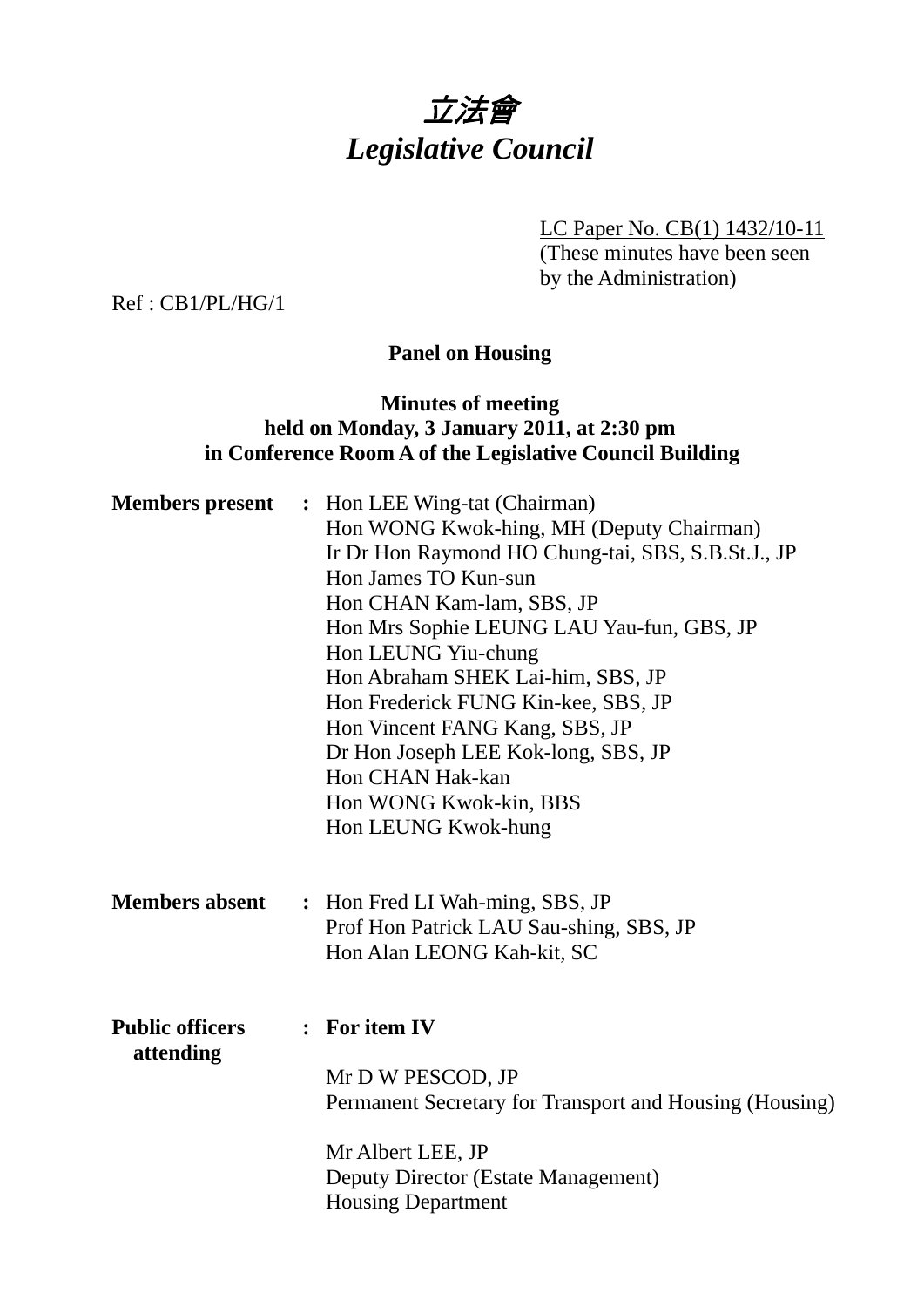|                                            | Mr Tony LIU<br><b>Assistant Director (Estate Management) 3</b><br><b>Housing Department</b>  |
|--------------------------------------------|----------------------------------------------------------------------------------------------|
|                                            | For item V                                                                                   |
|                                            | Ms Eva CHENG, JP<br>Secretary for Transport and Housing                                      |
|                                            | Mr D W PESCOD, JP<br>Permanent Secretary for Transport and Housing (Housing)                 |
|                                            | Ms Ada FUNG, JP<br>Deputy Director (Development & Construction)<br><b>Housing Department</b> |
|                                            | Mrs Connie LAI<br><b>Chief Planning Officer</b><br><b>Housing Department</b>                 |
| <b>Clerk in attendance:</b>                | Miss Becky YU<br>Chief Council Secretary (1)1                                                |
| <b>Staff in attendance : Mrs Mary TANG</b> | Senior Council Secretary (1)2                                                                |
|                                            | <b>Miss Mandy POON</b><br>Legislative Assistant (1)4                                         |

#### Action

**I. Confirmation of minutes**  (LC Paper No. CB(1) 890/10-11 — Minutes of the meeting held

on 1 November 2010)

The minutes of the meeting held on 1 November 2010 were confirmed.

# **II. Information paper issued since last meeting**

2. Members noted that no information paper had been issued since last meeting.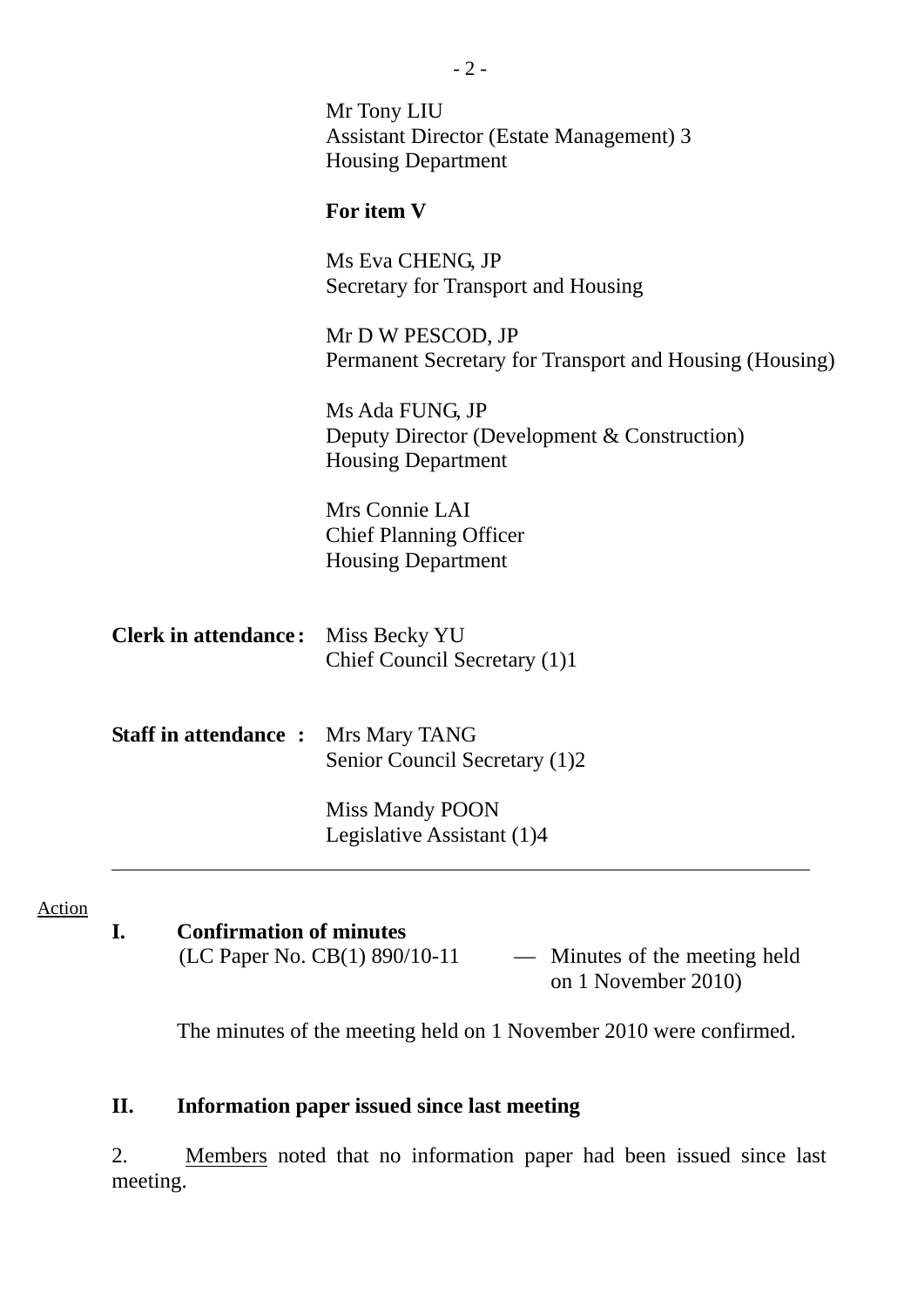## **III Items for discussion at the next meeting**   $(LC$  Paper No.  $CB(1)$  891/10-11(01) — List of follow-up actions LC Paper No.  $CB(1)$  891/10-11(02) — List of outstanding items for discussion)

3. Members agreed to defer the next regular meeting originally scheduled for 7 February 2011 to a later date on account of the Chinese New Year holidays. They also agreed to discuss the following items at the next meeting -

- (a) Progress report on the addition of lifts and escalators in Housing Authority's existing public rental housing estates; and
- (b) Performance of environmental targets and initiatives in 2010.

(*Post-meeting note*: With the concurrence with the Chairman, the next regular meeting had been re-scheduled to Thursday, 10 February 2011, at 4:30 pm.)

4. Referring to the list of outstanding items for discussion, the Chairman enquired about the latest position of the items on "Public rental housing for single persons" and "Issues related to the agreement between the Estate Agents Authority and the China Institute of Real Estate Appraisers and Agents". He also enquired if an interim report on "Regulating the sale of first-hand private residential flats" could be provided, and whether the item would be ready for discussion in March 2011. The Permanent Secretary for Transport and Housing (Housing) (PSTH(H)) agreed to relay the request for an interim report to the Steering Committee responsible for the regulation of sale of first-hand private residential flats. A separate paper on "Public rental housing for single persons" would also be provided in due course for reference of the Panel. As regards the subject on "Issues related to the agreement between the Estate Agents Authority and the China Institute of Real Estate Appraisers and Agents", PSTH(H) proposed to remove the subject from the list as the agreement had already been signed. Given that the agreement between the Estate Agents Authority and the China Institute of Real Estate Appraisers and Agents was a new arrangement, the Chairman considered a need for the Panel to discuss the subject.

# **IV. Review of the interim measures to tackle under-occupation in public rental housing estates**

| $(LC$ Paper No. $CB(1)$ 891/10-11(03) $\longrightarrow$ Administration's paper on |                            |        |
|-----------------------------------------------------------------------------------|----------------------------|--------|
|                                                                                   | review of the interim      |        |
|                                                                                   | measures to                | tackle |
|                                                                                   | under-occupation in public |        |
|                                                                                   | rental housing estates     |        |
| LC Paper No. $CB(1)$ 891/10-11(04) — Paper on measures to tackle                  |                            |        |
|                                                                                   | under-occupation in public |        |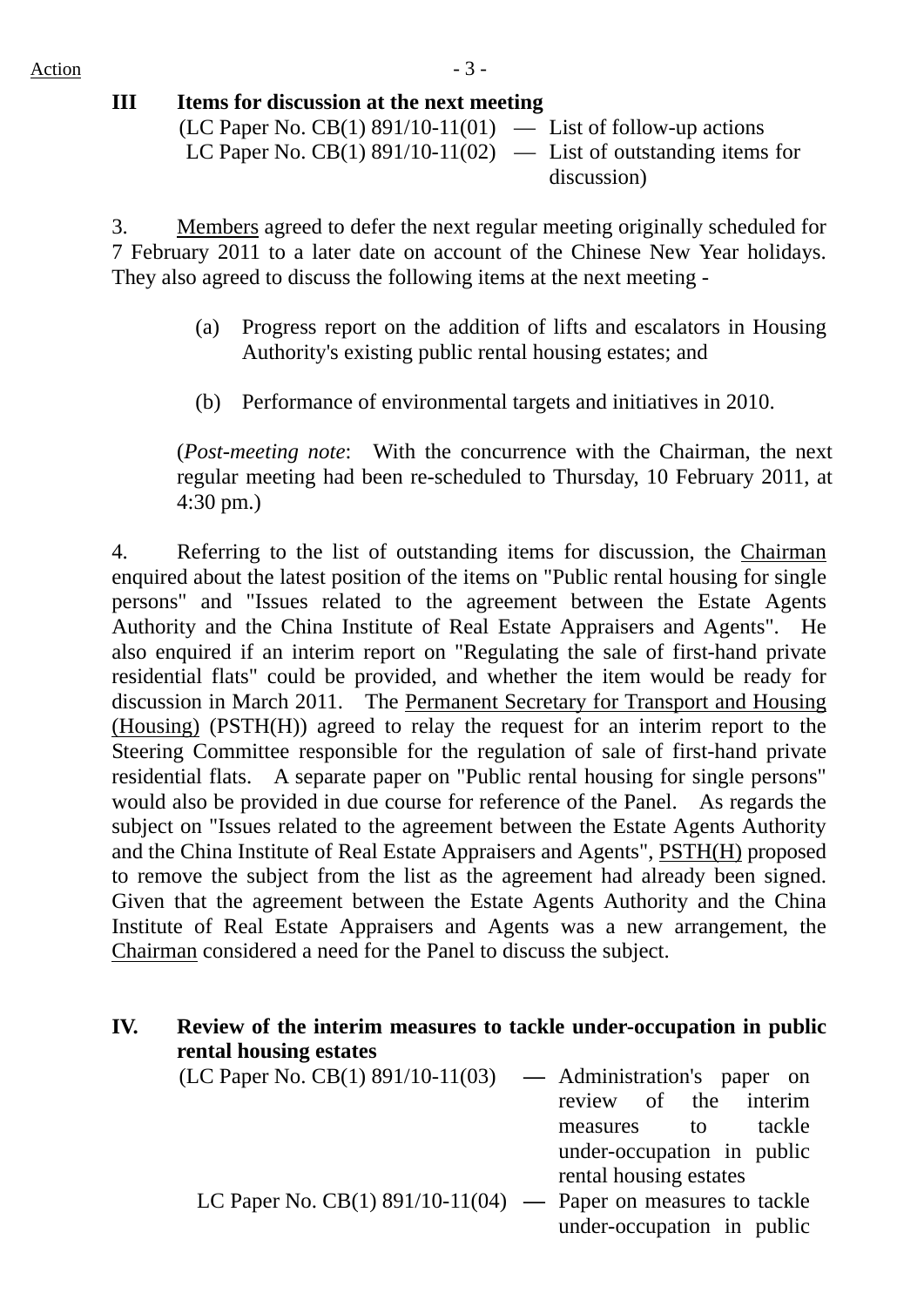rental housing estates prepared by the Legislative Council Secretariat (background brief))

5. PSTH(H) briefed members on the review results of the interim measures, and the revised arrangements implemented with effect from 1 November 2010 to tackle the under-occupation cases in public rental housing (PRH) estates by highlighting the salient points in the information paper. The Assistant Director of Housing (Estate Management) 3 (ADH(EM)) gave a power-point presentation on the subject.

(*Post-meeting note*: A set of power-point presentation materials was circulated to members vide LC Paper No. CB(1) 976/10-11(01) on 4 January 2011)

Review results of the most serious under-occupation cases

6. Mrs Sophie LEUNG enquired about when the policy on under-occupation was first introduced. PSTH(H) said that in response to the recommendations of a study conducted by the Audit Commission in 2006-2007, the Housing Authority (HA)'s Subsidized Housing Committee agreed in May 2007 to adopt a step-by-step approach to deal with the most serious (MS) under-occupation cases i.e. those of average living density exceeding 35 square metres (m²) per person and without elderly or disabled family members. In the past three years, about 2 350 MS under-occupation cases with living density above 35m² per person had been identified. Of these, about 1 800 cases had been resolved without much difficulty. While supporting the need to tackle under-occupation in PRH estates to ensure the rational use of heavily subsidized housing resources, Mrs LEUNG asked if there were difficulties in implementing the policy. The Deputy Director of Housing (Estate Management) (DDH(EM)) said that the main difficulty was to persuade the under-occupation households to surrender the flats they had been residing for years and to move to smaller flats which might not be of a comparable standard. To this end, flats in new PRH estates would be offered to these households as far as practicable subject to availability.

7. Noting that there were 550 outstanding MS under-occupation cases, Mr WONG Kwok-hing asked how these would be dealt with. DDH(EM) explained that the number of cases changed from time to time with the addition of new cases and deletion of resolved cases. Taking into account the supply and demand of small flats, HA aimed to resolve some 3 000 under-occupation cases without elderly or disabled family members in the coming two years.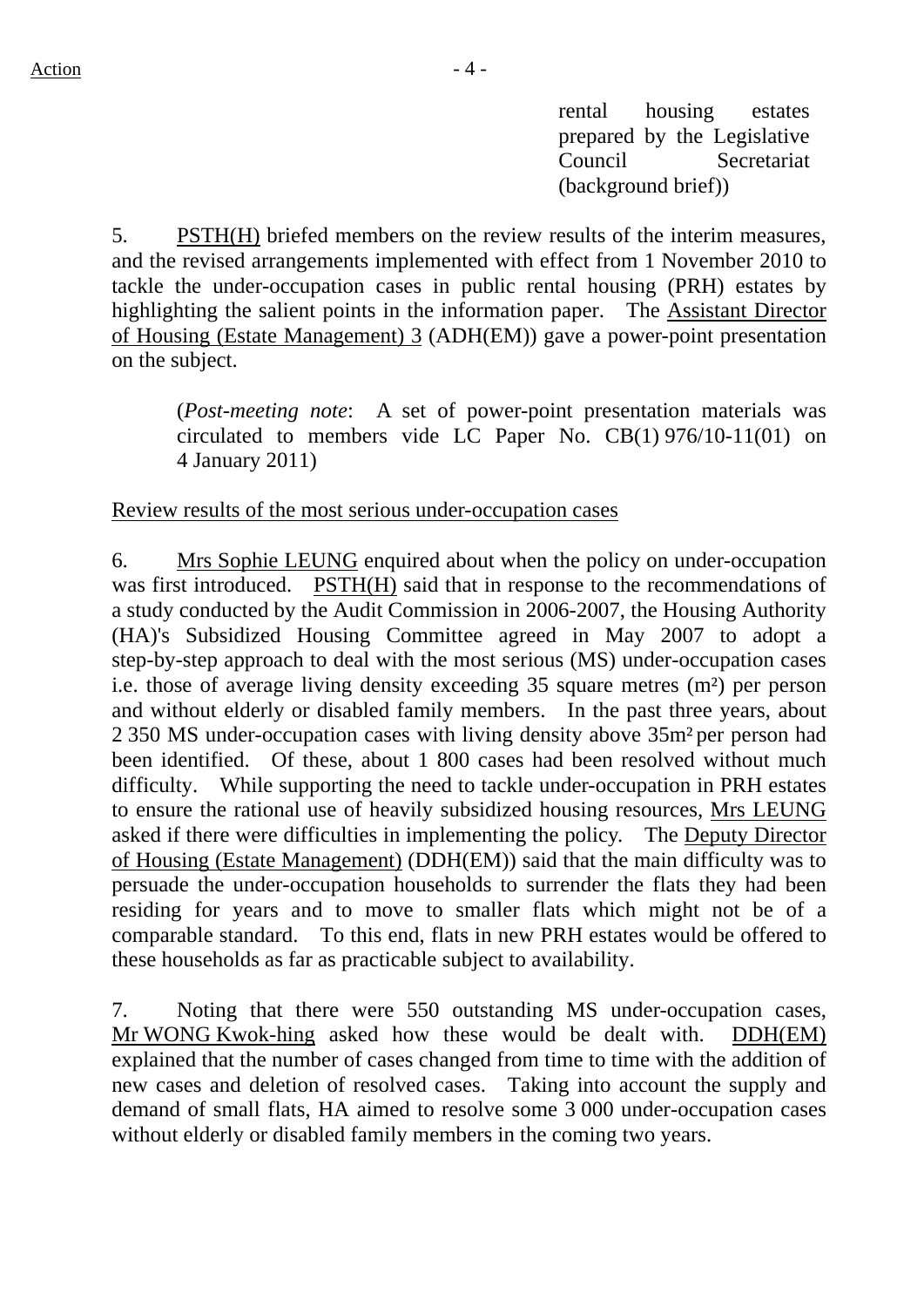#### Revised measures on tackling under-occupation cases

8. Referring to paragraph 8 of the Administration's paper, the Chairman enquired if it was HA's intention to re-allocate all the under-occupation households with living density exceeding 30m² per person to smaller flats. Mr Frederick FUNG opined that there was a need to draw a line on the living density above which MS under-occupation households should be required to move to smaller units. Expressing similar concern, Mrs Sophie LEUNG agreed to the need for clearer guidelines in dealing with MS under-occupation cases. PSTH(H) explained that HA would accord higher priority to deal with the MS under-occupation cases, the definition of which had been re-defined as those with living density above 34 m² per person and without elderly or disabled family members under the revised measures on tackling under-occupation cases. The under-occupation situation would be reviewed two years after the implementation of the revised arrangement to ascertain if further changes to the standards of under-occupation would be required. Mr WONG Kwok-hing considered it unfair that the standard of MS under-occupation was only reduced by one m<sup>2</sup> from 35 m² to 34 m² per person. Given that the current under-occupation standard was 25 m² for a one-person household, PSTH(H) said that there was no question of unfairness to the MS under-occupation households with living density above 34 m² per person. He assured members that the policy on under-occupation would be transparent and administered fairly with some degree of flexibility.

9. Noting from paragraph 10(c) that HA would continue to accord lower priority for under-occupation households with elderly or disabled family members, Mr Frederick FUNG asked if consideration would be given to excluding these households from the under-occupation policy. ADH(EM) said that while under-occupation households with elderly or disabled family members would be accorded with a lower priority under the prevailing policy, efforts would be made to persuade these households to move to smaller flats of an appropriate size where a suitable vacant flat was available. Mr WONG Kwok-hing enquired about the definition of "elderly", adding that some aged family members of under-occupation households might become an elderly while awaiting re-allocation. DDH(EM) said that a person aged 60 or above would be considered as an elderly, in line with other priority elderly schemes of HA. Flexibility would be exercised when dealing with MS under-occupation households with family members approaching the age of 60. Mr FUNG held the view that under-occupation households with family members aged 58 or above should be accorded a lower priority as they would be approaching 60 upon re-allocation. Consideration should be given to lowering the age limit for elderly housing schemes to 58 to take account of the waiting time. DDH(EM) confirmed that under-occupation households with family members aged 58 would be given a lower priority in re-allocation.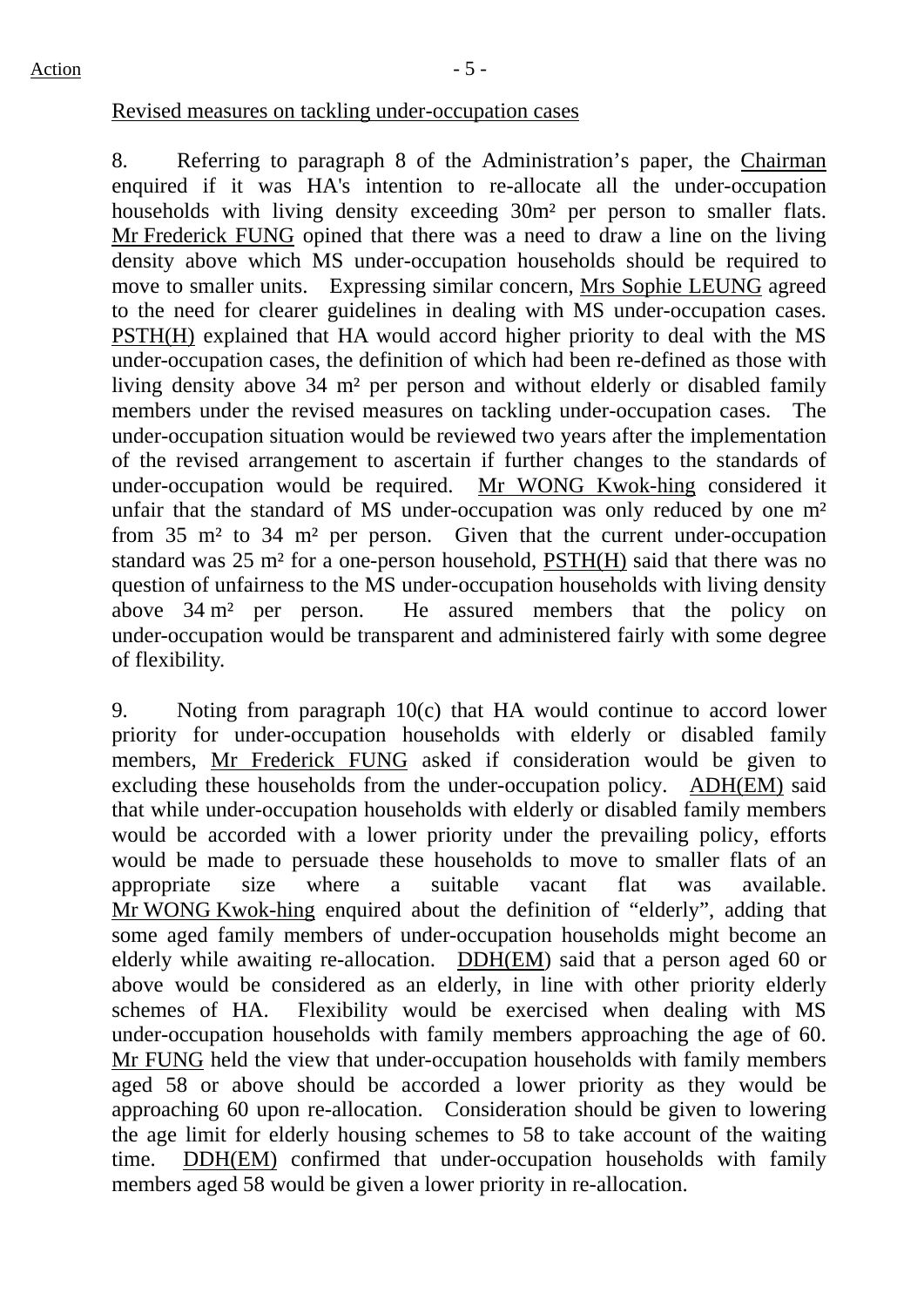10. Mr WONG Kwok-hing pointed out that many grown-up children of PRH tenants had moved out to avoid paying additional rents under the Housing Subsidy Policy (HSP) and Policy on Safeguarding the Rational Allocation of Public Housing Resources. With the moving out of children and death of remaining family members, some households might become under-occupation households. As under-occupation households with elderly family members would be accorded lower priority in re-allocation, consideration should be given to allowing the grown-up children to move back to live with their elderly parents. This would not only resolve the problem of under-occupation, but would also facilitate the implementation of harmonious housing schemes which aimed to encourage grown-up children to live with and take care of their elderly parents. DDH(EM) said that most of the flats were under-occupied on account of the moving out and/or death of family members. A number of priority schemes had been introduced to enable younger families to live with their elderly parents. Addition to tenancy would be allowed for grown-up children to move back to their parents' flats subject to meeting of eligibility criteria.

11. Mr LEUNG Yiu-chung said that flexibility should be exercised for under-occupation households with imminent addition of family members in the near future, say spouse and children from the Mainland. DDH(EM) said that the under-occupation households would be assessed on a case-by-case basis. Special consideration would be given if under-occupation households were able to provide evidence on the addition of family members in the near future, such as marriage, birth of children and/or reunion of family members from the Mainland. However, if the addition of family members would take place in a few years' time, the under-occupation households would still be required to move to a smaller flat to enable the best use of public housing resources. Instead of dealing with under-occupation cases with addition of family members on a case-by-case basis, Mr Frederick FUNG said that consideration should be given to setting a time frame within which re-allocation could be dispensed with if the additional family member could reunite with the under-occupation household within the specified time.

12. The Chairman asked if the addition of an elderly family member to an under-occupation household would render re-allocation not necessary and if so, whether there would be spot checks to ensure that the elderly family member did move in. DDH(EM) said that with the addition of elderly family members to the tenancy under the elderly priority schemes, the households would no longer be under-occupied and thus not required to move to smaller flats. Spot checks would be conducted by staff of Housing Department (HD) to ensure compliance.

13. Noting that the MS under-occupation households would be given four housing offers, Mr Frederick FUNG enquired about the timing for these offers, and whether the under-occupation households would not be required to move if these offers were not made in the same estate or estates in the same district. He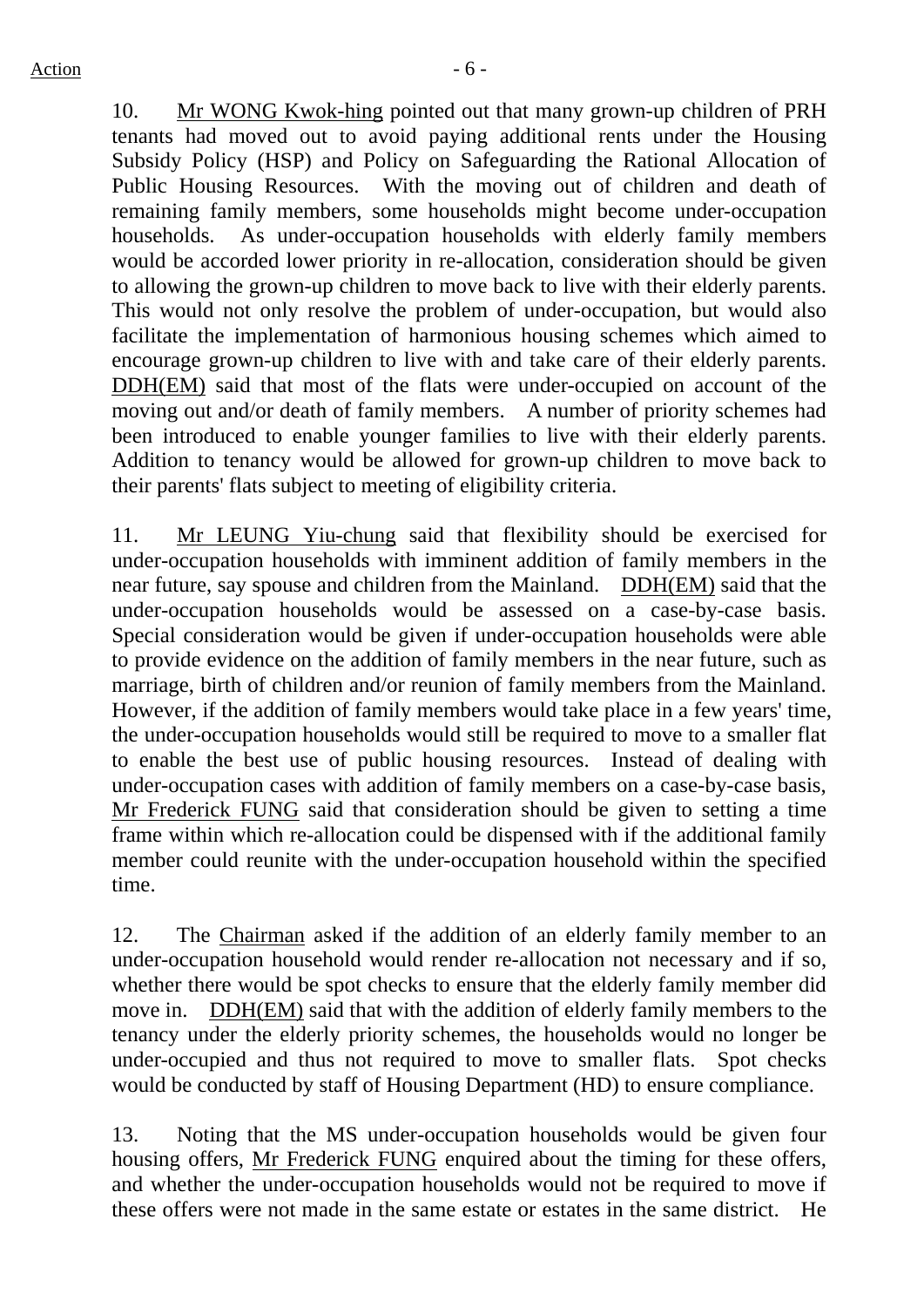also enquired if under-occupation households would be given priority to move to new estates. PSTH(H) said that under-occupation households would be given a choice of PRH units in the same estate, or estate within the same district, or new estates. The quota for re-allocation would not be affected by compassionate rehousing. So far, there had not been much difficulty in the re-allocation of under-occupation households. DDH(EM) added that the offers to be made would depend on the choice of location. Normally, the under-occupation households would accept re-allocation upon the second or third offer. It was expected that 3 000 MS under-occupation cases with living density exceeding 34 m² per person and without elderly or disabled family members could be dealt with in the coming two years. In reply to Mr FUNG's further question on whether appeal channels were available in the event that all four housing offers were rejected by the under-occupation households, ADH(EM) said that most of the under-occupation cases had been satisfactorily resolved. For those MS under-occupation households which refused all four offers without good reasons, a notice-to-quit would be issued. Appeals against the notice-to-quit would be dealt with by an independent panel.

14. Mr LEUNG Kwok-hung said that the present housing problems were attributable to the insufficient supply of housing and the overly stringent income and assets limit for PRH. He considered that greater tolerance should be given to under-occupation households. He also enquired if guidelines had been worked out to ensure consistent application of the policy on under-occupation by HD staff, and whether a special task force had been set up for the purpose. DDH(EM) confirmed that internal guidelines on the revised measures to tackle under-occupation cases had been issued to staff. Flexibility would be exercised in dealing with cases involving under-occupation households with family members approaching the age of 60. He added that of the 1 800 MS under-occupation cases resolved in the past two years, most of them had accepted re-allocation upon the second offer. There had not been much difficulty in taking forward the policy.

## **V. 2010/11 – 2014/15 Public Housing Construction Programme**

| $(LC$ Paper No. $CB(1)$ 891/10-11(05) — Administration's paper on |                              |
|-------------------------------------------------------------------|------------------------------|
|                                                                   | $2010/11 - 2014/15$ Public   |
|                                                                   | Housing Construction         |
|                                                                   | Programme                    |
| LC Paper No. $CB(1)$ 891/10-11(06) — Paper on Public Housing      |                              |
|                                                                   | Construction Programme       |
|                                                                   | prepared by the Legislative  |
|                                                                   | Council Secretariat (updated |
|                                                                   | background brief)            |

15. The Secretary for Transport and Housing (STH) briefed members on HA's Public Housing Construction Programme (PHCP) for the period 2010/11 to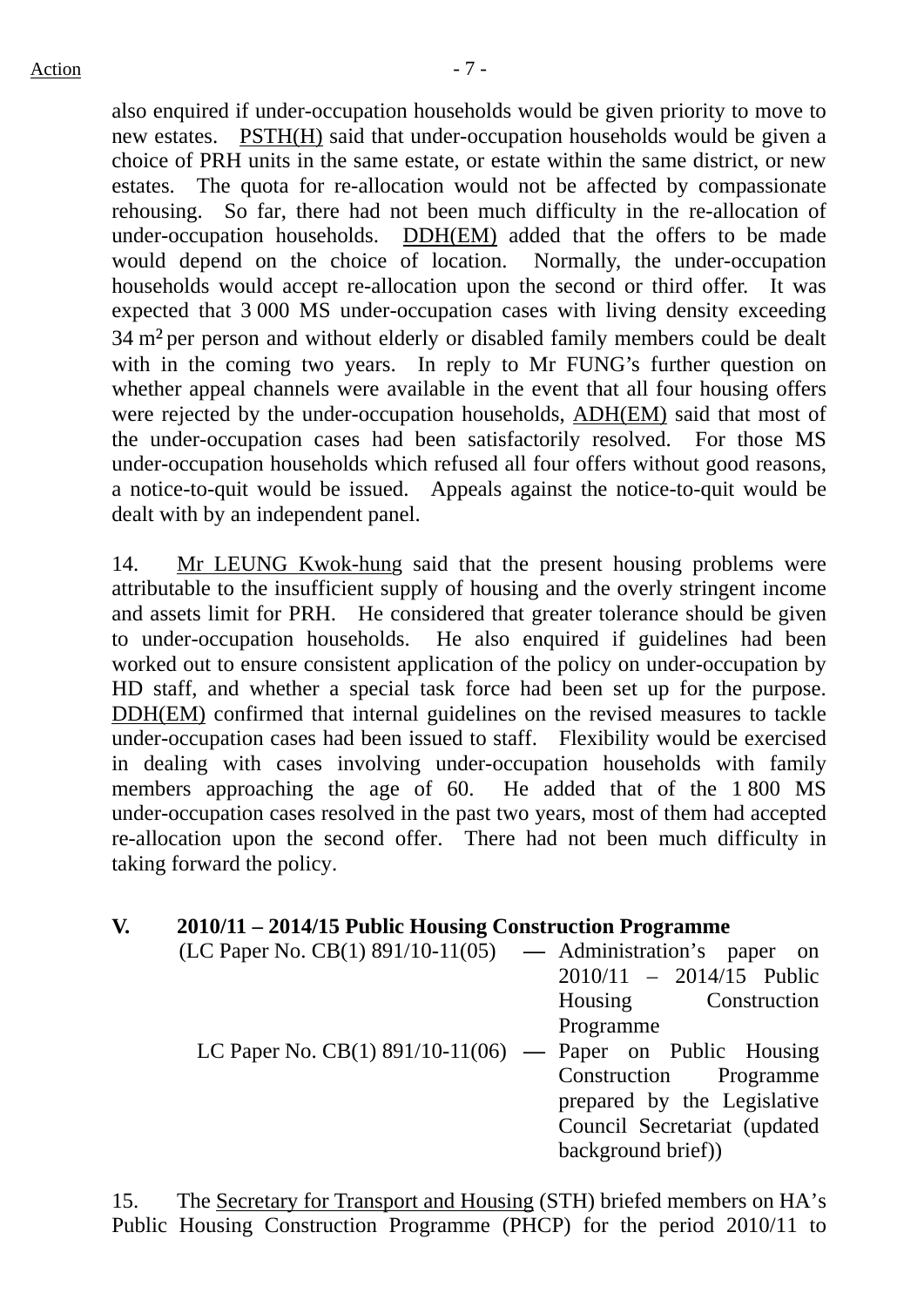2014/15 by highlighting the salient points in the information paper. The Deputy Director of Housing (Development & Construction) (DDH(D&C)) gave a power-point presentation on the subject.

(*Post-meeting note*: A set of power-point presentation materials was circulated to members vide LC Paper No. CB(1) 976/10-11(02) on 4 January 2011.)

### Public Housing Construction Programme

16. The Chairman was disappointed that, despite the Chief Executive and the Financial Secretary's assurance on the supply of more land for PRH, the planned number of PRH flats to be produced in 2010/11 and 2011/12 were only 13 800 and 11 200 respectively, which was far below the target of an average of about 15 000 per year. While more flats were expected to be delivered in 2012/13, 2013/14 and 2014/15, these would be subject to changes and uncertainties in view of the long lead time. Besides, slippages were not uncommon and might affect the timely delivery of flats. Given the difficulties of low-income families in finding affordable rental accommodation in the private property market, and the significant difference in rents between private properties and PRH, there was a need to expedite the provision of PRH flats. He enquired if more PRH flats could be produced in the next few years. STH said that the annual production of about 15 000 flats was only an average of the total forecast production of 75 000 PRH flats over the five-year period of 2010/11 to 2014/15. While the number of flats to be produced in 2010/11 and 2011/12 was lower than average, the number would rise to about 16 700, 14 500 and 18 400 flats in 2012/13, 2013/14 and 2014/15 respectively. DDH(D&C) added that there was certainty of PRH production within the next few years as the construction and piling contracts had already been awarded.

17. Mr Frederick FUNG noted that over 60% of PRH flats under the 2010/11 to 2014/15 PHCP were located in the urban areas, and that PRH flats in the extended urban areas were mostly in Kwai Chung and Shatin. He asked if the limited supply of about 10% PRH flats in the New Territories was due to the reluctance of the Administration in developing new land, given the need for provision of the associated supporting infrastructure (such as transport network, roads, hospitals and schools). In view of the high percentage of undeveloped land in Hong Kong, he urged the Administration to identify new land to meet the needs of the growing population. More residential flats, both in the public and private sectors, should be provided to meet community needs. STH said that the land supply for housing was recently discussed at the joint meeting of the Panel on Development and Panel on Housing on 10 December 2010. A lengthy process, involving rezoning, land resumption, clearance, site formation, infrastructure and supporting facilities provision and local consultation, was involved in the development of new sites not only in the New Territories but also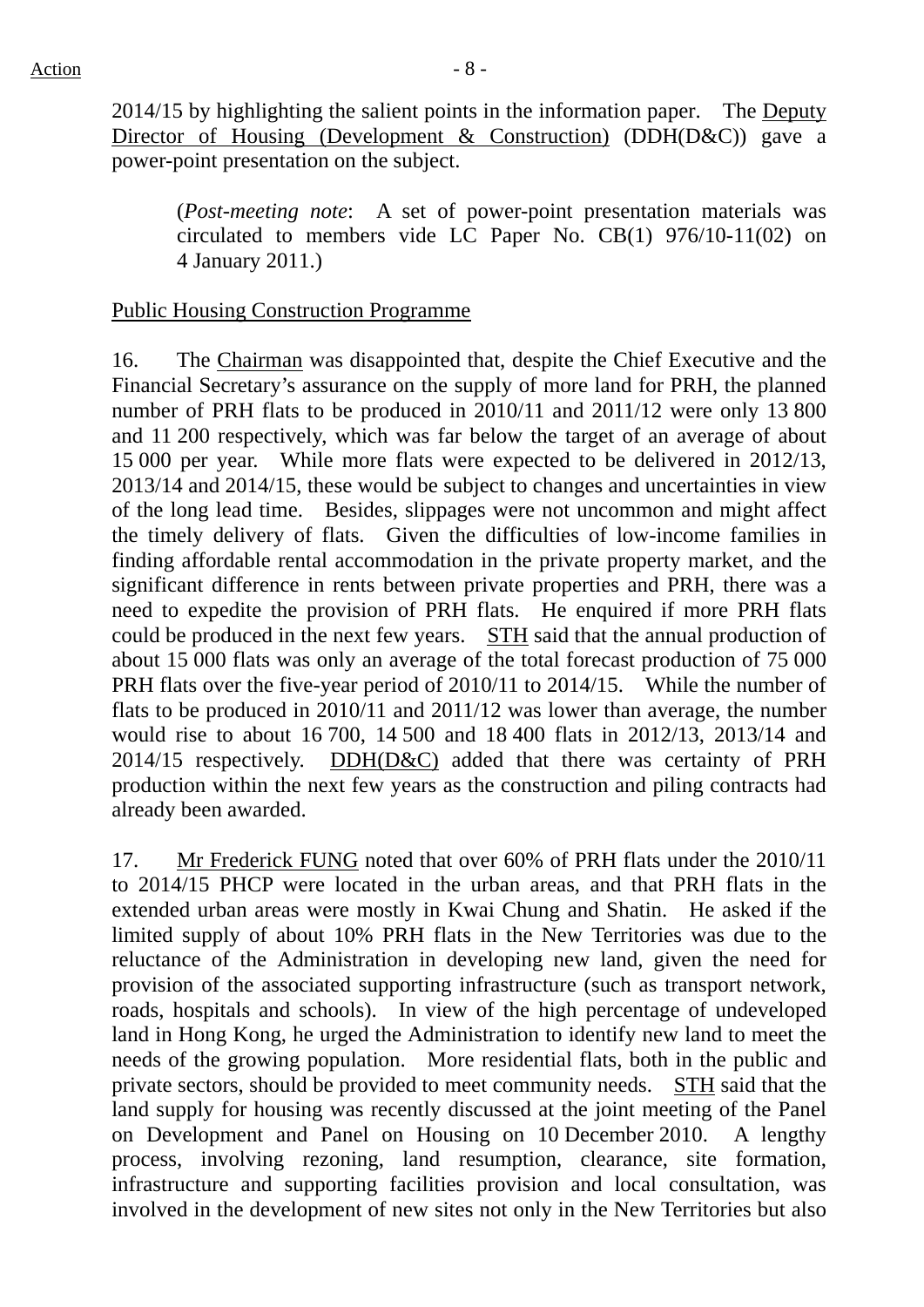in urban areas like Anderson Road Development and Kai Tak Development. The Steering Committee on Housing Land Supply chaired by the Financial Secretary would identify sufficient and suitable sites for the HA to produce about 15 000 PRH flats each year, thus maintaining an average waiting time (AWT) of about three years. Meanwhile, the Administration would make available sufficient land in the next 10 years for the annual production of an average of some 20 000 private residential flats. In reply to Mr FUNG's further question on the supply of PRH flats in the North District, DDH(D&C) assured members that HA would make the best use of the site in Sheung Shui which would produce PRH flats in 2014/15.

18. Mr CHAN Kam-lam hoped that longer term planning with a higher degree of transparency should be adopted in the development of new sites. While agreeing that more land should be made available for PRH development, he stressed the need to improve the road and transport networks within the area to avoid traffic congestion. A typical example would be Kowloon East where about 50% of PRH flats to be produced in the next five years were located. In addition to the provision of 75 000 PRH flats in the next five years, the Administration should also revamp the existing housing policies to address the housing demand of the community. STH said that more PRH flats would be provided in the New Territories in the next five years beyond 2014/15. The Administration would endeavour to develop PRH and provide the associated infrastructure (such as transport network) to tie in with the population in-take. On housing policy, STH assured members that the Administration was committed to assisting the low income families who could not afford private rental accommodation.

19. Given the need to provide more land for PRH development in order to maintain AWT at around three years, Mrs Sophie LEUNG asked if the Administration had considered enlisting public support for land reclamation outside the Victoria Harbour, for example, at Lantau Island. This would help resolve district objections to the provision of PRH in their vicinity. Consideration should also be given to developing PRH at the peripheral part of urban areas. STH said that the Administration would endeavour to strike a balance in land use planning to allow for the development of PRH and supporting infrastructure in urban and extended urban areas, taking into account the needs of the local community. One of the tasks of the Steering Committee on Housing Land Supply was to look into the development of long-term sites, including Tung Chung where reclamation had been planned. The Civil Engineering and Development Department would conduct a study on the feasibility of further reclamation at Tung Chung and examine its compatibility with the airport development.

20. Mr LEUNG Kwok-hung enquired if there was a land reserve for PRH and if so, this should be made available for public reference and consultation. He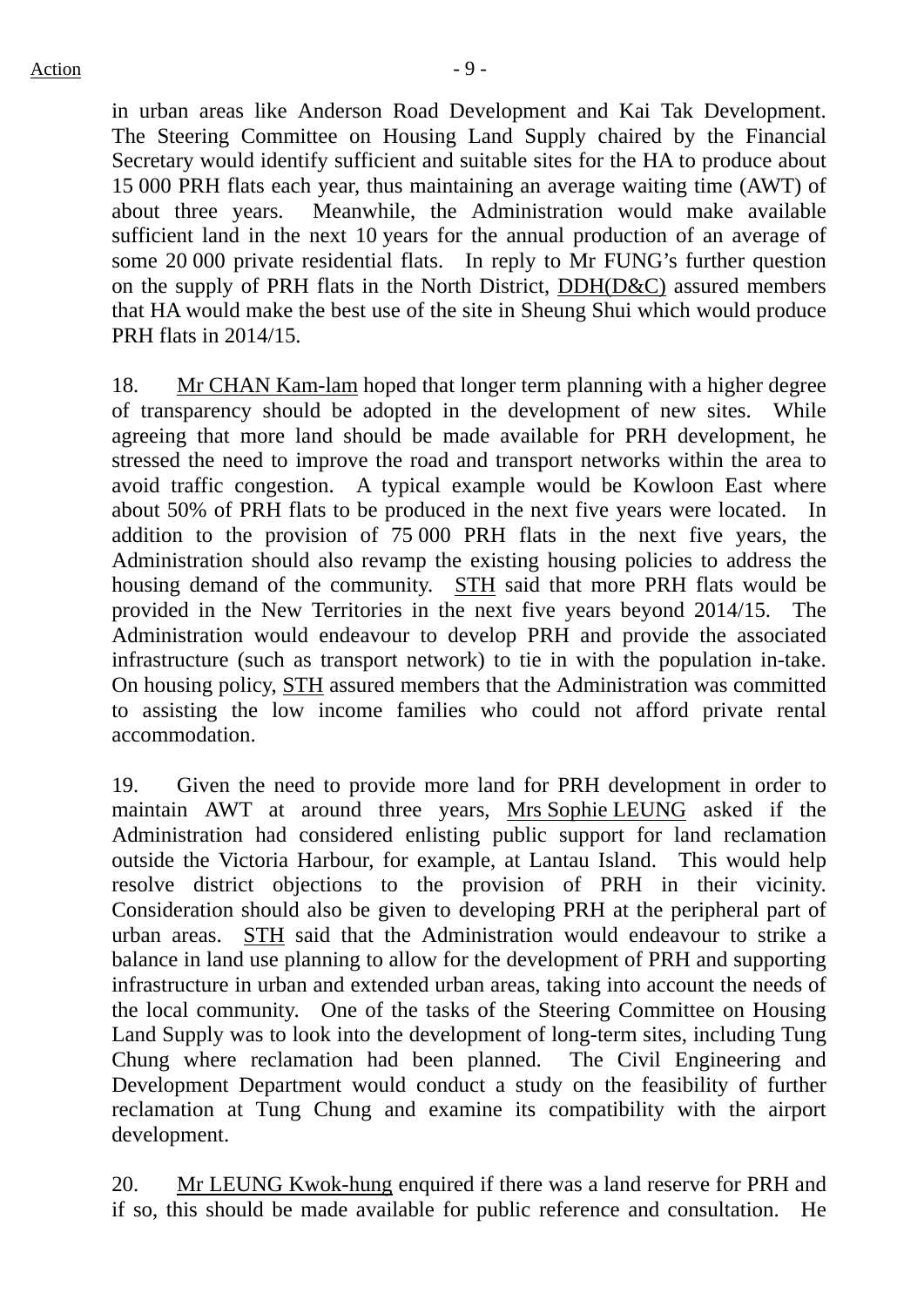held the view that the setting of stringent income and asset limits for PRH was a means to regulate the demand for PRH. To assess the actual demand for PRH, a survey on the rent-to-income ratio of low-income families living in private rental accommodation should be conducted. STH said that under the five-year rolling PHCP, PRH production would be suitably adjusted annually according to the latest demand and supply situation. While projects under PHCP for 2010/11 to 2014/15 had generally been firmed up, projects beyond 2014/15 were mostly at an early planning and design stage and were subject to a number of uncertainties, such as change of land use. Affected communities would be consulted on PRH developments.

# Waiting time for PRH

Admin 21. Mr Frederick FUNG noted that in the past, three housing offers would be given to eligible applicants on the Waiting List (WL) within a period of nine months. This was no longer the case in recent years as the lead time between each housing offer had been extended to eight to 12 months. As a result, some applicants had to undergo income and asset test again during the interim due to expiry of the validity of their documentary proof. To facilitate better understanding, the Administration was requested to provide the number of PRH applications which had been dealt with in the past five years, and to list out in a table the timing within which the three housing offers were given to eligible applicants for PRH, acceptance rate of each PRH offer as well as number of households which had been allocated PRH units during the same period. STH said that the annual production of 15 000 PRH flats and recovery of flats from the existing stock would allow HA to maintain the AWT for general PRH applicants at around three years. She added that it was difficult to provide a meaningful comparison on PRH applications which had been dealt with in the past five years as there were withdrawal and addition of WL applicants during the in-between period.

22. The Chairman pointed out that the AWT for PRH would be longer than three years if the in-between waiting time for housing offers was taken into account. PSTH(H) said that the about three-year AWT referred to the time from the submission of application to the first housing offer. The current AWT was around two years depending on the choice and availability of flats. Eligible applicants who did not have particular preference of flats and who were willing to accept readily available flats would be allocated PRH flats fairly quickly. At present, there were about a thousand PRH flats which were available for immediate allocation. In response to Mr Vincent FANG's further question on the number of vacant PRH flats in urban areas, PSTH(H) said that the vacancy rate was about 1.2%. The Chairman considered it necessary for HA to apprise eligible applicants that the AWT of about three years was counted from the time of submission of application to the first housing offer. He expressed concern that HA would tend to provide PRH flats in remote or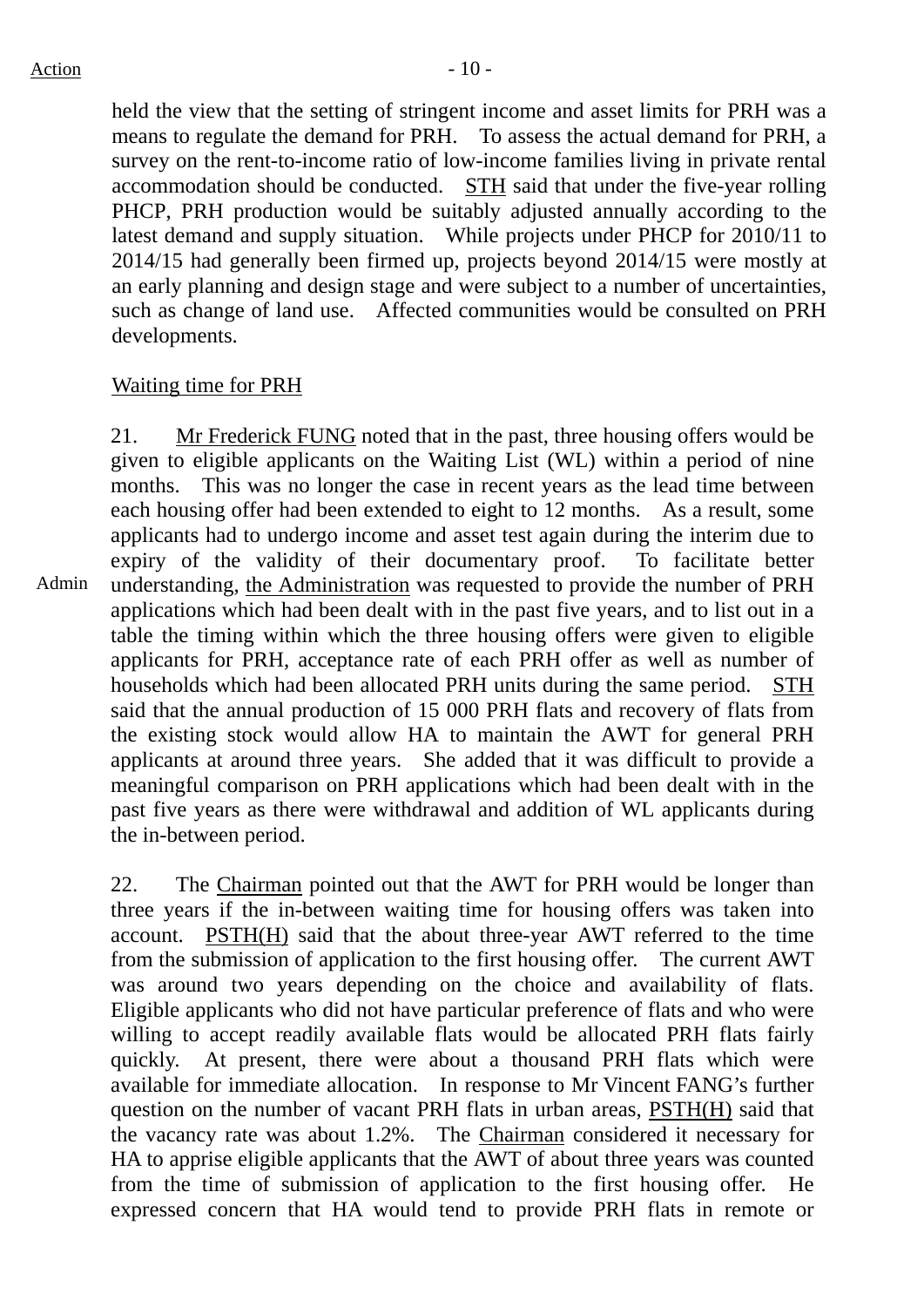Admin unpopular districts as first offers, in an attempt to maintain AWT at around three years. To facilitate better understanding, the Administration was requested to provide information on the average time taken for registration on WL to flat allocation to an eligible PRH applicant.

23. Noting that the waiting time for non-elderly one-person applicants was much longer, Mr Vincent FANG enquired about the number of applications for one-person flats. STH said that there had been an increase in the number of non-elderly one-person applicants, representing 10% of the total number of applications. Some of these applicants were aged under 30, were currently living with their parents in PRH flats and wished to have their own PRH flats. Allocation of flats for non-elderly one-person applicants was based on the points they scored and quota under the Quota and Points System which took account of the applicant's age and waiting time. The higher the points the applicants scored, the higher priority for allocation. Cases of a compassionate nature could be expedited through compassionate rehousing and other priority schemes. HA would closely monitor the latest trend in the applications from non-elderly one-person applicants.

24. While supporting the provision of more PRH flats to meet the needs of low-income families who could not afford private rental accommodation, Mr Vincent FANG said that Members belonging to the Liberal Party considered it necessary to ensure that PRH flats should only be provided to those in genuine need to enable rational use of the heavily subsidized housing resources. PRH tenants whose financial situation had been significantly improved (i.e. better-off tenants) should not be allowed to continue to stay in subsidized housing. He enquired about the number of PRH flats which had been surrendered by better-off tenants. STH said that under HSP, tenants who had been living in PRH flats for 10 years or more were required to declare their income biennially. Tenants paying double net rent plus rates under HSP had to declare assets every two years at the next cycle of declaration under the Policy on Safeguarding the Rational Allocation of Public Housing Resources if they wished to continue to live in PRH. To prevent abuse of the system and to safeguard the rational use of the limited public housing resources, checking of income and asset declarations had been stepped up.

25. Mrs Sophie LEUNG expressed support for stepped-up checking of income and asset declarations as some PRH tenants had accumulated much wealth but were still able to live in PRH. STH said that as PRH was meant to provide a safety net for low-income families who could not afford private rental accommodation, more had to be done to ensure the rational allocation of scarce housing resources. The stepped-up checking would include checking of tax returns, bank statements and employment status. PSTH(H) added that in addition to the average 5 000 checks per annum, HA would conduct rigorous vetting of a further 5 000 declarations made by PRH tenants from